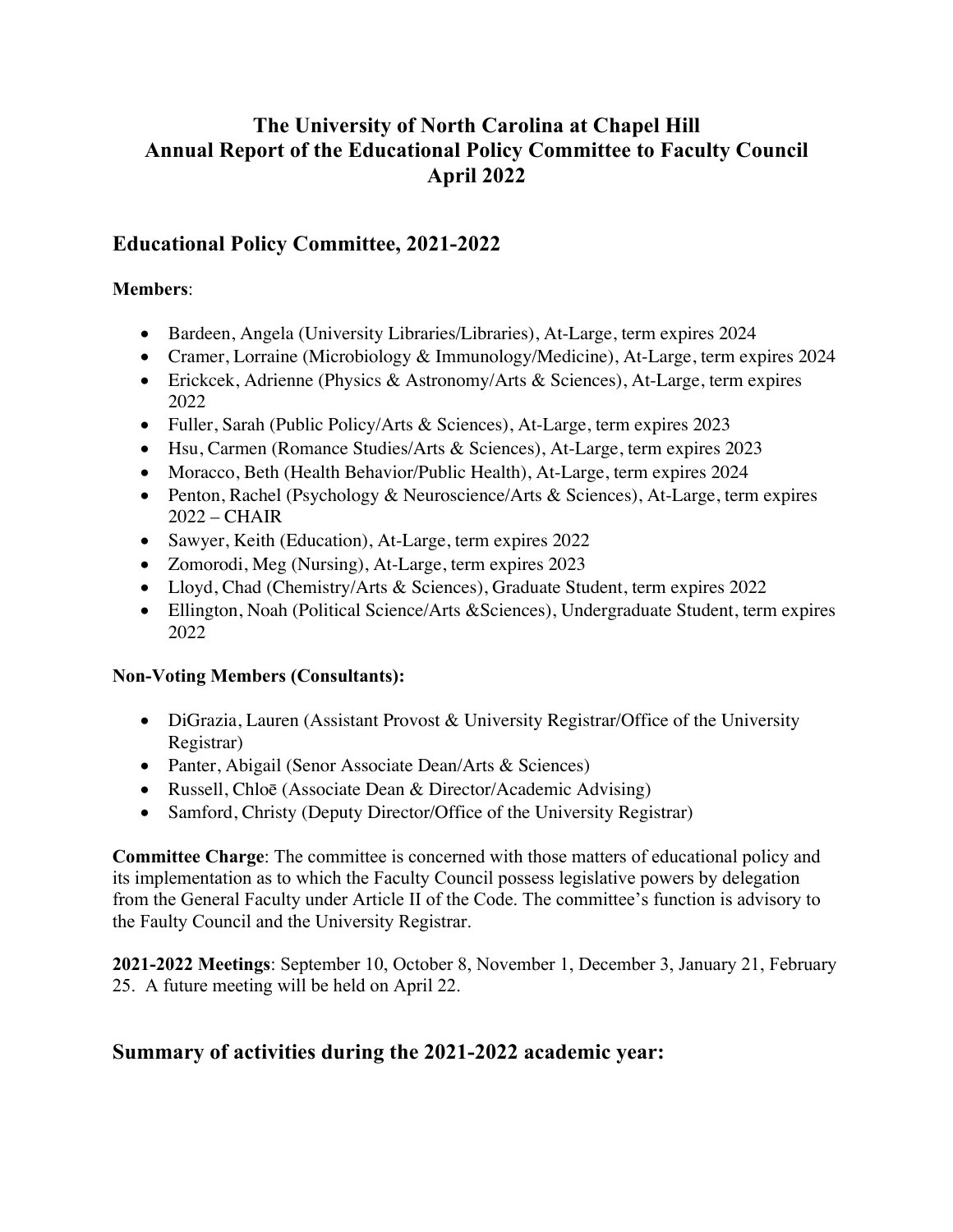1. Continuing from last year, a subcommittee of the EPC was formed in 2019 concerning University Approved Absences (UAA). The subcommittee identified criteria that would automatically result in an UAA. With feedback from the full committee and the Dean of Students Office, the policies were implemented, and communication went out to faculty either via departmental meetings and/or emails. In 2020 and continuing this year, likely due to the volume of absences from the COVID-19 pandemic, several issues have arisen with faculty not always honoring the approvals as well as faculty not understanding that they can approve absences beyond the UAA. The EPC subcommittee continued to work to improve communication around the policy this year by creating a plan that involved assessing the FAQs present on the University Approved Absence Office's website, providing suggestions for how to make the FAQs more functional, providing a clarifying document about UAAs to DUS to distribute to their faculty, soliciting further questions from the DUS and their faculty, and presenting at a DUS meeting. From these interactions, the subcommittee has determined that most faculty questions are not about policy, but rather are about difficulties in implementation of make-up work, and advise that the EPC subcommittee work with the Keep Teaching Group and Center for Faculty Excellence to provide additional resources and support for faculty. Additionally, the EPC subcommittee determined that a student communication plan is needed so that students can understand the policy and the EPC subcommittee should continue to include the student members of the EPC. The subcommittee will continue to provide information to Chairs/DUS/Deans/Faculty Council.

2. EPC was charged by the Faculty Executive Committee (FEC) with researching and reporting on Class Cancellation policies. A subcommittee was formed to understand current class cancellation policies and to put forward recommendations. After the subcommittee researched current policies and consulted with Darryl Jeter (Director of Emergency Management and Planning), a report including recommendations was put together and provided to FEC. Briefly, the report described the current emergency planning policies and plans for their updates and recommended that the EPC be included in the development of Emergency Support Function 16 (ESF-16), which would form a team that is to be consulted in situations when there is time to consult others prior to cancelling classes. Further, the recommendations suggest that this team include the FEC chair, EPM staff, and the Registrar. The subcommittee will continue to discuss the report and recommendations with the FEC.

3. Continuing from last year, EPC is discussing policies regarding applications to undergraduate programs that have a separate admissions process, usually in the spring of the sophomore year. A subcommittee was formed last year to understand the application processes of each program and to determine if best practices are being utilized by admissions committees. Currently, the subcommittee has collected data from programs that require a secondary admissions process. A questionnaire was sent out for information on the admissions process, and applications and admissions from the last three years. The subcommittee will continue to gather information from programs and report back to the entire EPC.

4. The EPC received regular briefings from the General Education Implementation team. The committee was kept abreast of syllabi reviews for the new curriculum, Triple I course development and implementation, FY Thriving course development, Campus Life development, communications and training for the new Curriculum, and technology development. The new